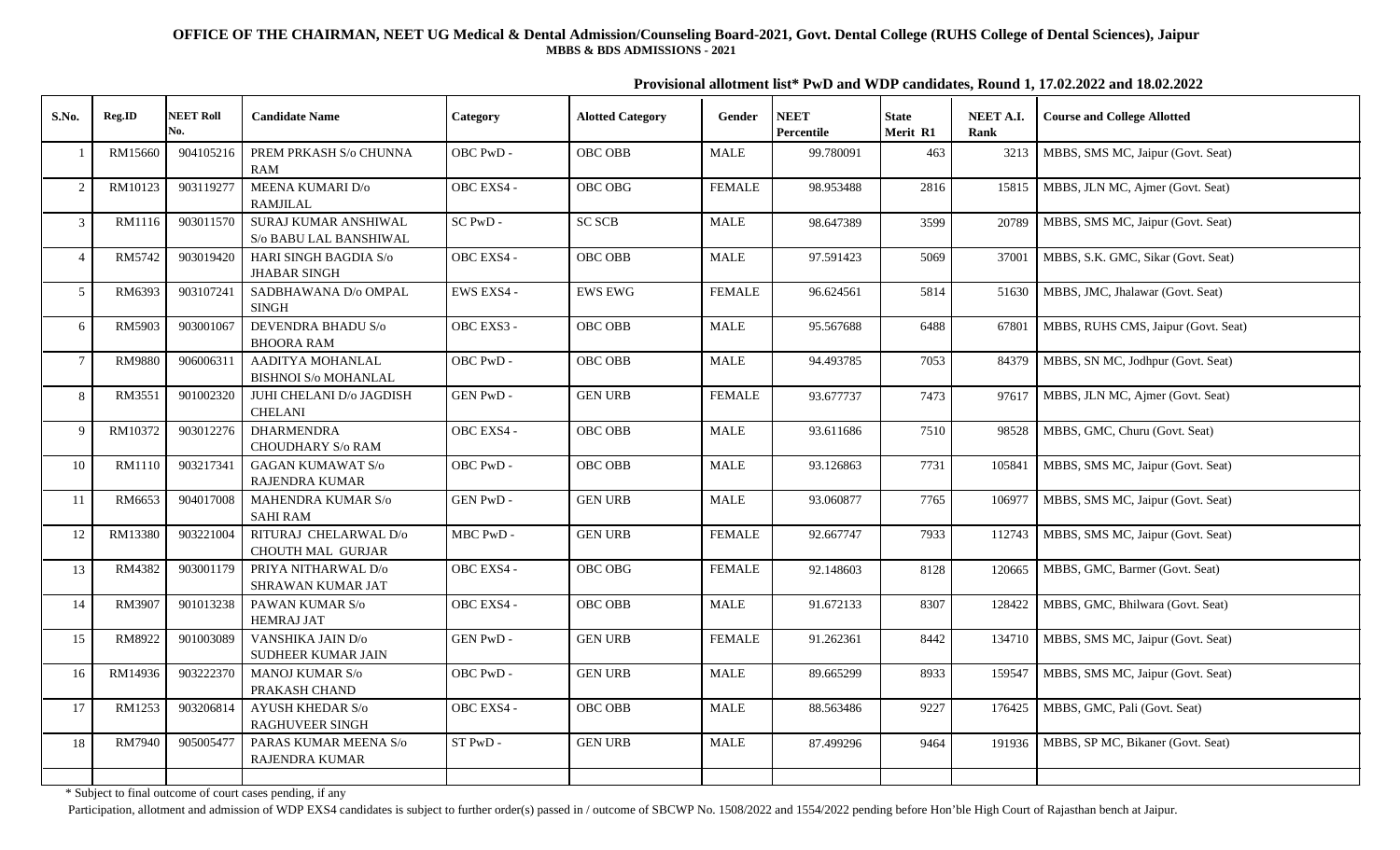**Provisional allotment list\* PwD and WDP candidates, Round 1, 17.02.2022 and 18.02.2022**

| S.No.  | Reg.ID  | <b>NEET Roll</b> | <b>Candidate Name</b>                            | Category    | <b>Alotted Category</b> | Gender        | <b>NEET</b> | <b>State</b> | NEET A.I. | <b>Course and College Allotted</b>  |
|--------|---------|------------------|--------------------------------------------------|-------------|-------------------------|---------------|-------------|--------------|-----------|-------------------------------------|
|        |         | No.              |                                                  |             |                         |               | Percentile  | Merit R1     | Rank      |                                     |
| 19     | RM11041 | 903229181        | ROHAN S/o SHEESHRAM                              | OBC EXS3 -  | OBC OBB                 | <b>MALE</b>   | 86.816515   | 9646         | 203105    | MBBS, SN MC, Jodhpur (Govt. Seat)   |
| 20     | RM2092  | 801007061        | NISHITA YADAV D/o<br><b>RAJKUMAR YADAV</b>       | OBC PwD -   | OBC OBB                 | <b>FEMALE</b> | 86.560796   | 9712         | 207297    | MBBS, RUHS CMS, Jaipur (Govt. Seat) |
| 21     | RM5195  | 903131285        | SANGEETA KUMAWAT D/o<br>MAHESH CHANDRA           | OBC PwD-    | OBC OBB                 | <b>FEMALE</b> | 83.152914   | 10382        | 259108    | MBBS, SP MC, Bikaner (Govt. Seat)   |
| $22\,$ | RM3480  | 903037025        | NARESH KUMAR POONIA<br>S/o MOHABBAT POONIA       | OBC PwD -   | OBC OBB                 | <b>MALE</b>   | 83.152914   | 10391        | 259924    | MBBS, SP MC, Bikaner (Govt. Seat)   |
| 23     | RM1741  | 401002155        | KAUSHAL SAIN S/o<br>DIGAMBER SINGH SAIN          | OBC PwD -   | <b>GEN URB</b>          | <b>MALE</b>   | 82.149918   | 10545        | 274179    | MBBS, RUHS CMS, Jaipur (Govt. Seat) |
| 24     | RM5542  | 904004080        | PRIYANKA YADAV D/o<br><b>SANTOSH KUAMR</b>       | OBC EXS3 -  | OBC OBG                 | <b>FEMALE</b> | 81.649877   | 10626        | 282506    | MBBS, RNT MC, Udaipur (Govt. Seat)  |
| 25     | RM12218 | 903108248        | VISHAL SINGH JAT S/o<br><b>DHARA SINGH JAT</b>   | OBC PwD -   | <b>GEN URB</b>          | <b>MALE</b>   | 80.608092   | 10826        | 299242    | MBBS, SP MC, Bikaner (Govt. Seat)   |
| 26     | RM2454  | 906014254        | DEEPAK C MALI S/o<br>CHHAGAN LAL MALI            | OBC PwD -   | OBC OBB                 | <b>MALE</b>   | 80.383067   | 10852        | 301399    | MBBS, SN MC, Jodhpur (Govt. Seat)   |
| $27\,$ | RM7060  | 903102763        | AYUSHI SHARMA D/o<br><b>BHAGVAN SAHAY SHARMA</b> | GEN PwD -   | <b>GEN URB</b>          | <b>FEMALE</b> | 78.964859   | 11087        | 324677    | MBBS, SP MC, Bikaner (Govt. Seat)   |
| $28\,$ | RM6783  | 904005217        | <b>DEVENDRA SINGH</b><br>RATHORE S/o HANUMAN     | GEN EXS1 -  | <b>GEN URB</b>          | <b>MALE</b>   | 78.855941   | 11092        | 325057    | MBBS, SMS MC, Jaipur (Govt. Seat)   |
| 29     | RM8625  | 001316174        | <b>ABHISHEK MEENA S/o</b><br>PUKHRAJ MEENA       | ST EXS3 -   | ${\rm ST}$ ${\rm STB}$  | <b>MALE</b>   | 77.026666   | 11398        | 354334    | MBBS, GMC, Kota (Govt. Seat)        |
| $30\,$ | RM5490  | 902007296        | <b>MAMTA BHADU D/o</b><br><b>MAMRAJ BHADU</b>    | OBC PwD -   | <b>GEN URB</b>          | <b>FEMALE</b> | 76.794906   | 11423        | 357611    | MBBS, SN MC, Jodhpur (Govt. Seat)   |
| 31     | RM12261 | 903034075        | JAGAT SINGH S/o OM<br>PRAKASH CHOUDHARY          | OBC PwD -   | <b>GEN URB</b>          | MALE          | 75.587348   | 11557        | 375879    | MBBS, SN MC, Jodhpur (Govt. Seat)   |
| 32     | RM7956  | 903018390        | HEMANT SINGH S/o<br>PREMSINGH                    | $SC P wD -$ | <b>SC SCB</b>           | MALE          | 74.726230   | 11669        | 389240    | MBBS, SMS MC, Jaipur (Govt. Seat)   |
| 33     | RM15339 | 904026078        | KHUSHKARAN SINGH S/o<br><b>SHER SINGH</b>        | EWS PwD -   | <b>EWS EWB</b>          | <b>MALE</b>   | 72.662541   | 11932        | 421951    | MBBS, SMS MC, Jaipur (Govt. Seat)   |
| 34     | RM15383 | 903014469        | TANVEER KHAN S/o<br>ARSHAD ALI KHAN              | OBC EXS2 -  | OBC OBB                 | <b>MALE</b>   | 72.002619   | 12007        | 431571    | MBBS, SN MC, Jodhpur (Govt. Seat)   |
| 35     | RM11687 | 903212444        | VIJAY SHARMA S/o<br>SANWERMAL SHARMA             | GEN PwD -   | <b>GEN URB</b>          | <b>MALE</b>   | 70.938493   | 12136        | 447577    | MBBS, JLN MC, Ajmer (Govt. Seat)    |
| 36     | RM10031 | 903221289        | RAMESH KUMAR SAINI S/o<br>DAULAT RAM SAINI       | OBC PwD -   | <b>GEN URB</b>          | <b>MALE</b>   | 69.674209   | 12259        | 467040    | MBBS, SN MC, Jodhpur (Govt. Seat)   |
|        |         |                  |                                                  |             |                         |               |             |              |           |                                     |

\* Subject to final outcome of court cases pending, if any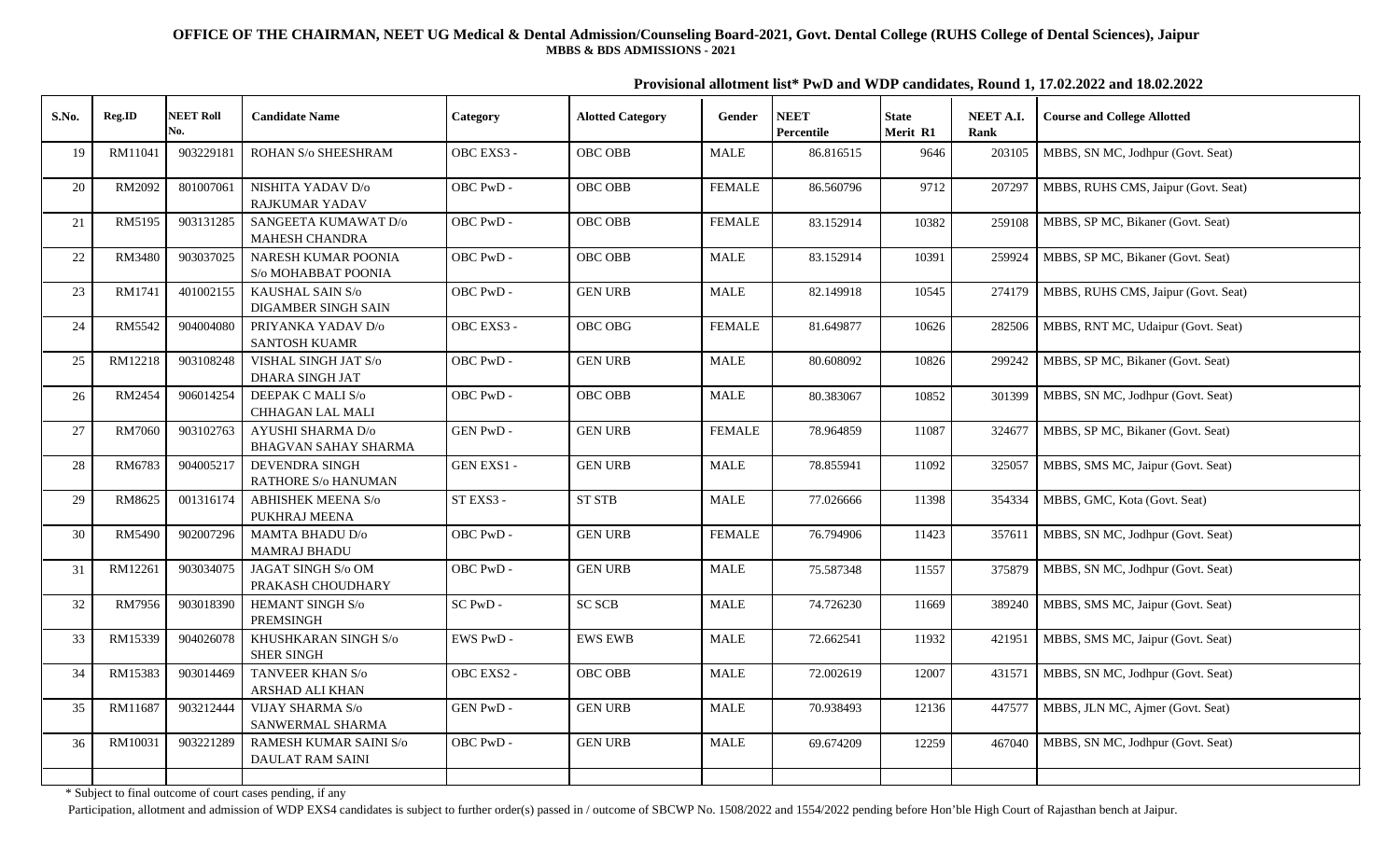**Provisional allotment list\* PwD and WDP candidates, Round 1, 17.02.2022 and 18.02.2022**

| <b>Course and College Allotted</b>             | NEET A.I.<br>Rank | <b>State</b><br>Merit R1 | <b>NEET</b><br>Percentile | Gender        | <b>Alotted Category</b> | Category        | <b>Candidate Name</b>                             | <b>NEET Roll</b><br>No. | Reg.ID        | S.No. |
|------------------------------------------------|-------------------|--------------------------|---------------------------|---------------|-------------------------|-----------------|---------------------------------------------------|-------------------------|---------------|-------|
| MBBS, GMC, Dungarpur (Govt. Seat)              | 469940            | 12277                    | 69.537964                 | <b>FEMALE</b> | OBC OBG                 | OBC EXS4 -      | SUCHITRA BISHNOI D/o<br><b>BHANWAR LAL</b>        | 902002152               | RM1203        | 37    |
| MBBS, SN MC, Jodhpur (Govt. Seat)              | 507489            | 12568                    | 66.964455                 | <b>MALE</b>   | <b>GEN URB</b>          | ST PwD -        | SANJAY KUMAR MEENA S/o<br><b>BABLU MEENA</b>      | 903236212               | RM10279       | 38    |
| MBBS, JLN MC, Ajmer (Govt. Seat)               | 512474            | 12596                    | 66.662824                 | <b>MALE</b>   | <b>GEN URB</b>          | <b>GEN PwD-</b> | SIDDHARTH AGARWAL S/o<br><b>MANISH AGARWAL</b>    | 903206750               | RM3318        | 39    |
| MBBS, RNT MC, Udaipur (Govt. Seat)             | 531811            | 12746                    | 65.534786                 | <b>FEMALE</b> | OBC OBB                 | OBC PwD -       | <b>GAYTRI MOOND D/o</b><br>RAMKARAN MOOND         | 902022040               | RM9453        | 40    |
| MBBS, RNT MC, Udaipur (Govt. Seat)             | 535589            | 12774                    | 65.184783                 | <b>MALE</b>   | OBC OBB                 | OBC PwD -       | RAVI VERMA S/o<br><b>DHARMPAL VERMA</b>           | 902003221               | RM1212        | 41    |
| MBBS, GMC, Bharatpur (Govt. Seat)              | 546514            | 12855                    | 64.519097                 | <b>FEMALE</b> | OBC OBG                 | OBC EXS4 -      | AMEESHA POONIA D/o<br><b>AMILAL</b>               | 903021028               | RM1520        | 42    |
| MBBS, RNT MC, Udaipur (Govt. Seat)             | 551332            | 12891                    | 64.193896                 | <b>FEMALE</b> | <b>GEN URB</b>          | OBC PwD -       | REKHA KAPOOR D/o NET<br><b>RAM KAPOOR</b>         | 903234134               | <b>RM7706</b> | 43    |
| MBBS, JLN MC, Ajmer (Govt. Seat)               | 557782            | 12946                    | 63.861442                 | <b>FEMALE</b> | OBC OBB                 | OBC PwD -       | KOMAL SAINI D/o<br><b>RAMAVTAR SAINI</b>          | 903011038               | RM11197       | 44    |
| MBBS, RNT MC, Udaipur (Govt. Seat)             | 565993            | 13002                    | 63.339707                 | <b>FEMALE</b> | <b>GEN URB</b>          | GEN PwD -       | RUHEE BHARDWAJ D/o<br>SAURABH BHARDWAJ            | 408007351               | RM1956        | 45    |
| MBBS, SP MC, Bikaner (Govt. Seat)              | 588881            | 13154                    | 61.712728                 | <b>FEMALE</b> | OBC OBG                 | OBC EXS1 -      | ANJALI KUMARI D/o MANOJ<br><b>KUMAR JAKHAR</b>    | 903132220               | RM3259        | 46    |
| MBBS, RNT MC, Udaipur (Govt. Seat)             | 598394            | 13216                    | 61.171891                 | <b>FEMALE</b> | <b>GEN URB</b>          | OBC PwD-        | KOMAL D/o BABU LAL                                | 903006435               | RM10206       | 47    |
| MBBS, GMC, Kota (Govt. Seat)                   | 637953            | 13482                    | 58.560047                 | <b>MALE</b>   | OBC OBB                 | OBC PwD-        | <b>SHOYAB AKHTAR S/o</b><br><b>ABDUL KALAM</b>    | 905116167               | RM7171        | 48    |
| MBBS, S.K. GMC, Sikar (Govt. Seat)             | 669157            | 13662                    | 56.595757                 | <b>FEMALE</b> | <b>GEN URB</b>          | <b>GEN PwD-</b> | VIDHI SONI D/o RAJEEV<br>SONI                     | 903006341               | RM5453        | 49    |
| MBBS, JLN MC, Ajmer (Govt. Seat)               | 672956            | 13688                    | 56.384072                 | <b>MALE</b>   | ST STB                  | ST PwD -        | HANUMAN SINGH MEENA<br>S/o RAMSWAROOP MEENA       | 901006161               | RM13409       | 50    |
| MBBS, ESIC Medical College, Alwar (Govt. Seat) | 685484            | 13763                    | 55.444342                 | <b>FEMALE</b> | <b>OBC OBG</b>          | OBC EXS4 -      | DILSHAD BANO D/o IKRAJ<br><b>NABI</b>             | 903101168               | RM6285        | 51    |
| MBBS, JLN MC, Ajmer (Govt. Seat)               | 706033            | 13912                    | 54.264758                 | <b>MALE</b>   | OBC OBB                 | OBC PwD-        | PARTH CHOUDHARY S/o<br><b>GORI SHANKAR TAKHAR</b> | 903101936               | RM5477        | 52    |
| MBBS, GMC, Kota (Govt. Seat)                   | 707348            | 13928                    | 54.042452                 | <b>MALE</b>   | <b>GEN URB</b>          | GEN PwD -       | <b>ABHINAV GARG S/o</b><br><b>BANWARI GARG</b>    | 903102887               | RM4983        | 53    |
| MBBS, RNT MC, Udaipur (Govt. Seat)             | 744691            | 14114                    | 51.720065                 | <b>MALE</b>   | <b>GEN URB</b>          | OBC PwD -       | <b>RAHUL SAINI S/o NAGAR</b><br><b>MAL SAINI</b>  | 901014292               | <b>RM5304</b> | 54    |
|                                                |                   |                          |                           |               |                         |                 |                                                   |                         |               |       |

\* Subject to final outcome of court cases pending, if any